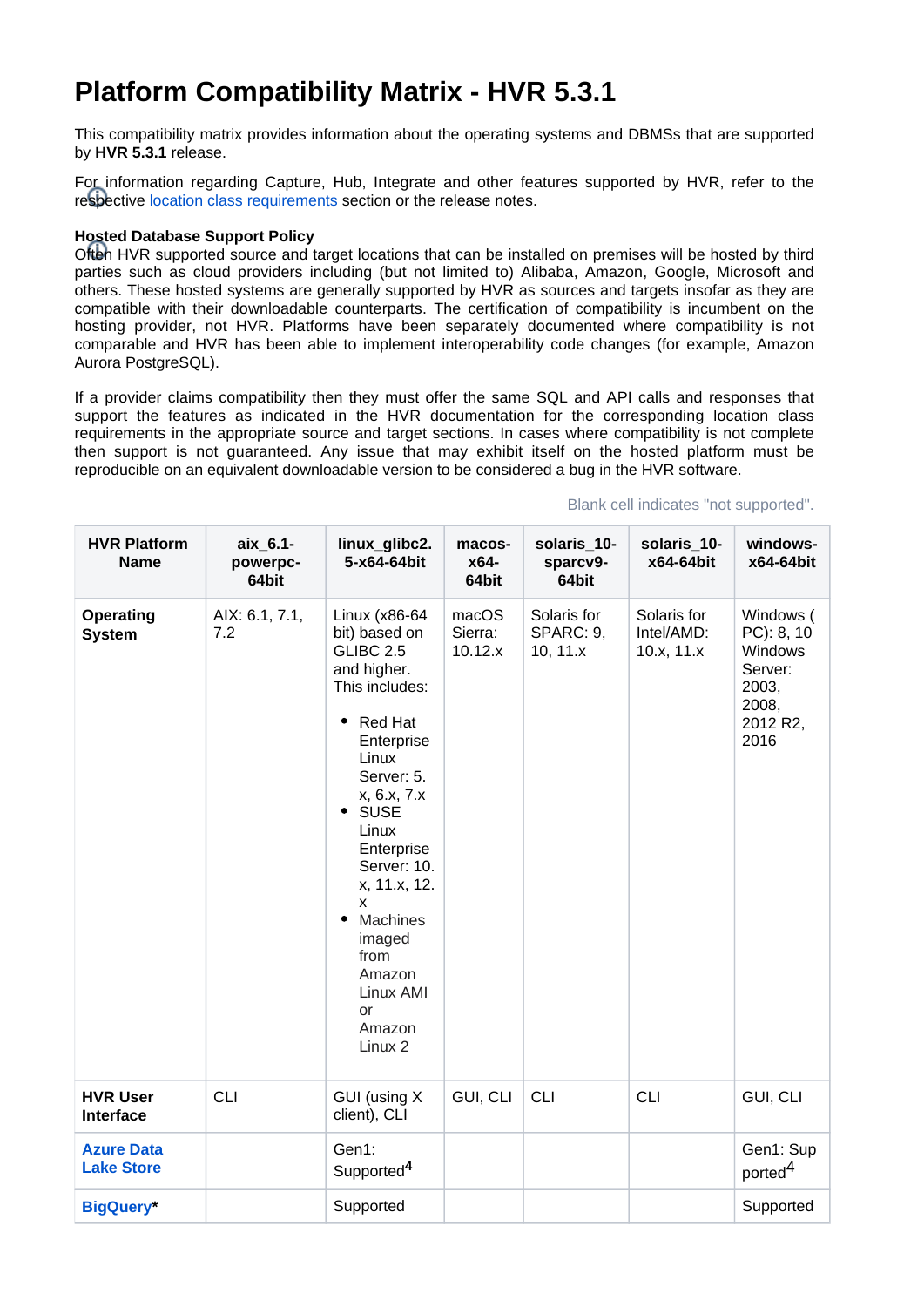| <b>Cassandra*</b>                                 |                                               | 2.x, 3.x                                                                                                                            |                                               |                                                        |                                     | 2.x, 3.x                                                                                                     |
|---------------------------------------------------|-----------------------------------------------|-------------------------------------------------------------------------------------------------------------------------------------|-----------------------------------------------|--------------------------------------------------------|-------------------------------------|--------------------------------------------------------------------------------------------------------------|
| DB <sub>2</sub> for i                             |                                               | 7.1, 7.2                                                                                                                            |                                               |                                                        |                                     | 7.1, 7.2                                                                                                     |
| <b>DB2 for LUW</b>                                | 9.7, 10.5 <sup>6</sup> ,<br>$11.1^7$          | 9.7, 10.5, 11.1<br>6                                                                                                                |                                               |                                                        |                                     | 10.5, $11.16$                                                                                                |
| <b>File</b>                                       | Local, FTP<br>/FTPS, SFTP                     | Local, FTP<br>/FTPS, SFTP                                                                                                           | Local,<br><b>FTP</b><br>/FTPS,<br><b>SFTP</b> | Local, FTP<br>/FTPS,<br><b>SFTP</b>                    | Local, FTP<br>/FTPS,<br><b>SFTP</b> | Local, FTP<br>/FTPS,<br><b>SFTP</b>                                                                          |
| <b>Greenplum</b>                                  |                                               | 4.0, 4.2, 4.3,<br>$5.5^2$ , $5.10^2$                                                                                                |                                               |                                                        |                                     | 4.0, 4.2,<br>4.3, $5.5^2$ ,<br>$5.10^{2}$                                                                    |
| <b>HANA</b>                                       |                                               | 1.0 SPS: 11,<br>12<br>2.0 SPS: 00,<br>$01^1$ , $02^1$                                                                               |                                               |                                                        |                                     | 1.0 SPS:<br>11, 12<br>2.0 SPS:<br>00, 01 <sup>1</sup> , 02 <sup>1</sup>                                      |
| <b>HDFS</b>                                       |                                               | 2.2.0 and<br>higher                                                                                                                 |                                               |                                                        |                                     | 2.2.0 and<br>higher                                                                                          |
| <b>Hive ACID</b>                                  |                                               | 1.2.x, 2.1.x,<br>2.2.x, 2.3.x                                                                                                       |                                               |                                                        |                                     | 1.2.x, 2.1.<br>x, 2.2.x,<br>2.3.x                                                                            |
| Ingres /<br>Vector /<br><b>Vector(H)</b>          | Ingres: 9.1,<br>9.2, 9.3, 10.0,<br>10.1, 10.2 | Ingres: $9.1$ ,<br>9.2, 9.3, 10.0,<br>10.1, 10.2,<br>11.0<br>Vector: 2.x, 3.<br>$x, 4.x, 5.0^3,$<br>$5.1^{5}$<br>Vector $(H)$ : 4.x |                                               | Ingres: 9.1,<br>9.2, 9.3,<br>10.0, 10.1,<br>10.2, 11.0 |                                     | Ingres:<br>10.0, 10.1,<br>10.2, 11.0<br>Vector: 2.<br>x, 3.x, 4.x,<br>$5.0^3, 5.1^5$<br>$Vector(H)$ :<br>4.x |
| <b>Kafka</b>                                      |                                               | 0.8 and higher                                                                                                                      |                                               |                                                        |                                     | $0.8$ and<br>higher                                                                                          |
| MongoDB*                                          |                                               | 3.x                                                                                                                                 |                                               |                                                        |                                     | 3.x                                                                                                          |
| MySQL/<br><b>MariaDB/</b><br><b>Aurora MySQL</b>  |                                               | MySQL: 5.6,<br>5.7<br>MariaDB:<br>10.0,<br>10.1,10.2<br>Aurora<br>MySQL: 5.6,<br>5.7                                                |                                               |                                                        |                                     | MySQL:<br>5.6, 5.7<br>MariaDB:<br>10.0, 10.1,<br>10.2<br>Aurora<br>MySQL:<br>5.6, 5.7                        |
| <b>Oracle</b>                                     | 10.2, 11.2,<br>12.1                           | 11.1, 11.2,<br>12.1, $12.21$ ,<br>Exadata                                                                                           |                                               | 10.2, 11.1,<br>11.2, 12.1                              | 11.2, 12.1                          | 10.2, 11.1,<br>11.2, 12.1,<br>12.2 <sup>1</sup>                                                              |
| PostgreSQL/<br><b>Aurora</b><br><b>PostgreSQL</b> |                                               | PostgreSQL:<br>8.x, 9.x, 10<br>Aurora<br>PostgreSQL:<br>1.0, 1.1                                                                    |                                               |                                                        |                                     | PostgreSQ<br>L: 9.x, 10<br>Aurora<br>PostgreSQ<br>L: 1.0, 1.1                                                |
| <b>Redshift</b>                                   |                                               | Supported                                                                                                                           |                                               |                                                        |                                     | Supported                                                                                                    |